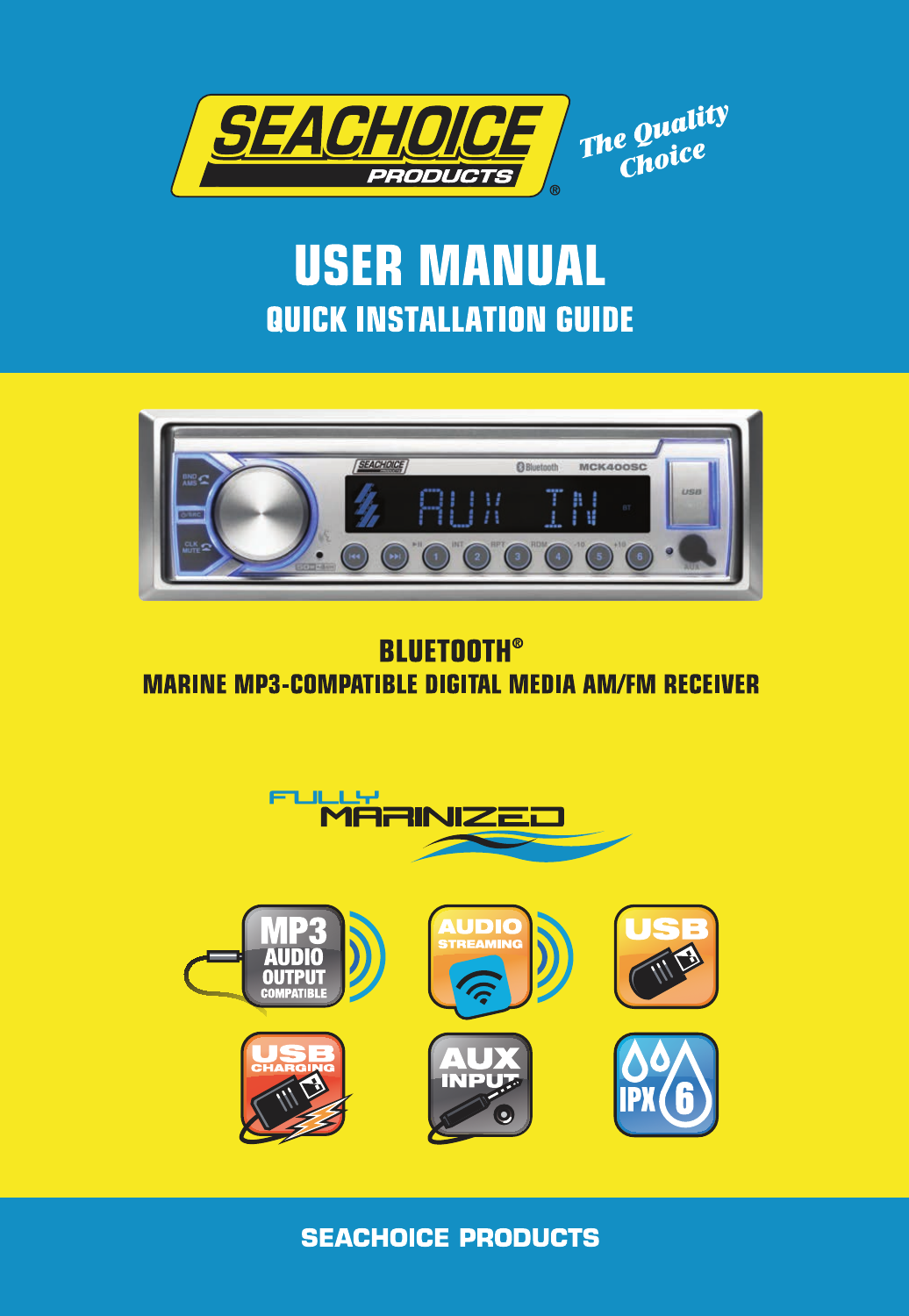# **CONTENTS**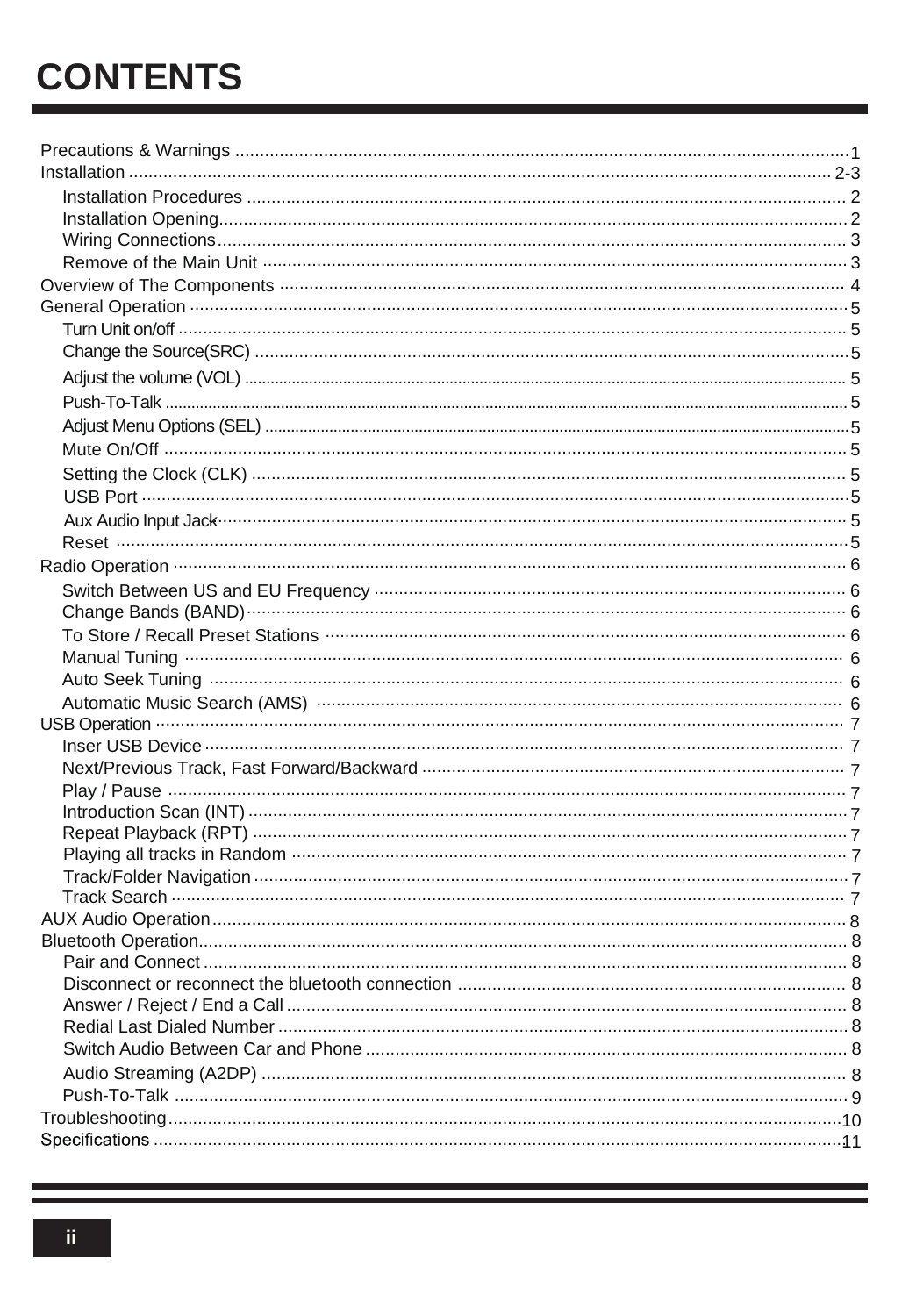# **PRECAUTIONS**

## **Precautions & Warnings**

- To reduce the risk of fire, electric shock, and interference, do not attempt to repair this unit yourself. Refer all service to a qualified technician.
- Some MP3/WMA files may not be playable.
- Keep the volume at a reasonable level to avoid distracted driving. High volume levels may make it difficult to concentrate on traffic and road conditions while driving.
- If the car has been in direct sunlight for an extended period, you may need to reduce the temperature inside the car before turning on and using the unit.
- If the battery is disconnected, discharged, or changed, the preset memory of the unit will be lost and require reprogramming.
- The unit is designed to be installed in a level,horizontal position. For optimal performance, avoid installing the unit at an angle.
- Never use excessive force when removing or attaching the faceplate.
- Do not tightly grip the display and buttons to avoid damage.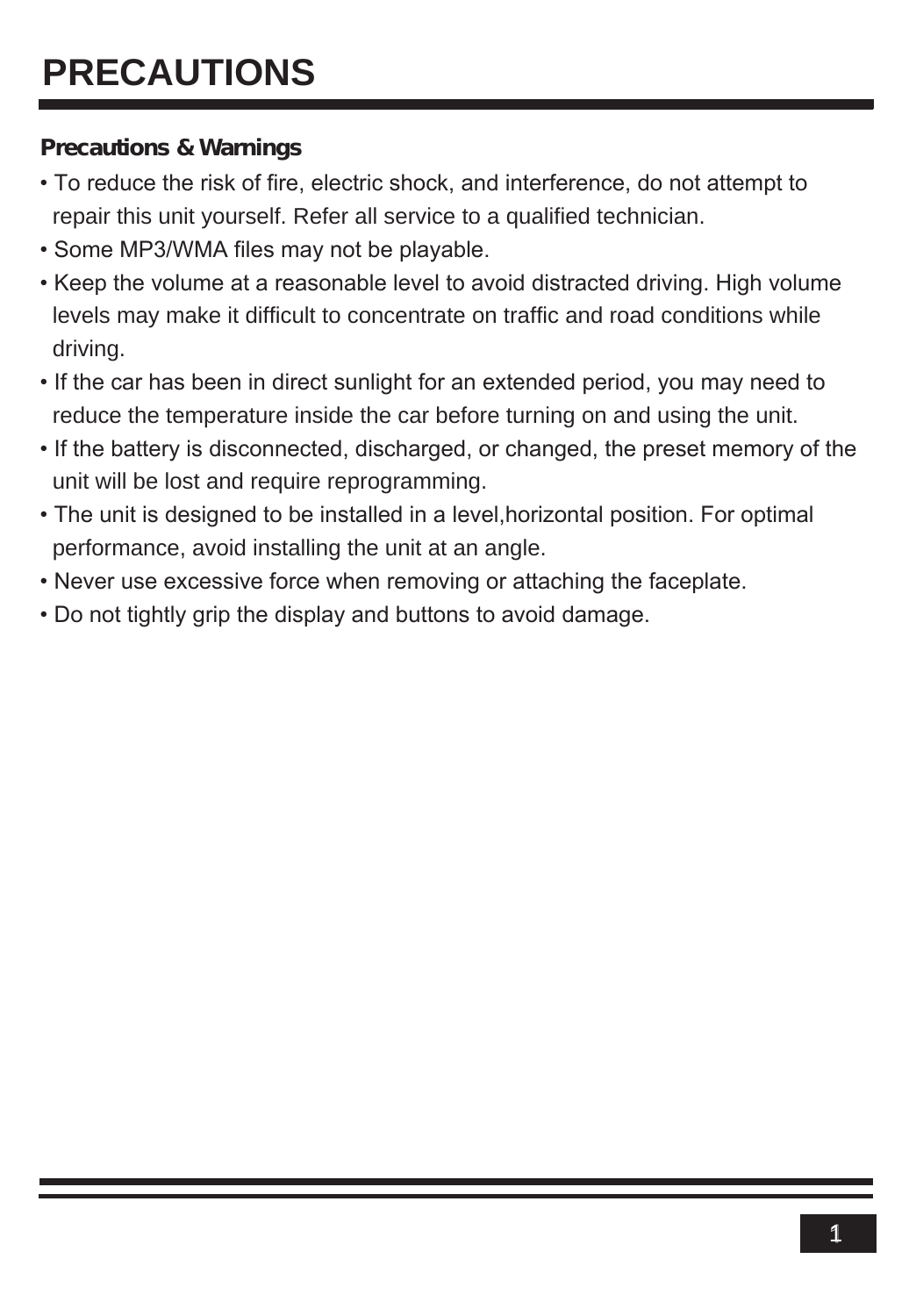# **INSTALLATION**

### **Installation Procedures**

First complete the electrical connections and then check for correctness.

### **Installation Opening**

This unit can be installed in any dashboard Having an opening as shown below.



Insert mounting sleeve into the dashboard and bend the mounting tabs out with a screwdriver.

Make sure that lock lever is flush with the mounting sleeve( not projecting outward).

Insert mounting sleeve into the dashboard and bend the mounting tabs out with a screwdriver.

Make sure that lock lever is flush with the mounting sleeve( not projecting outward).



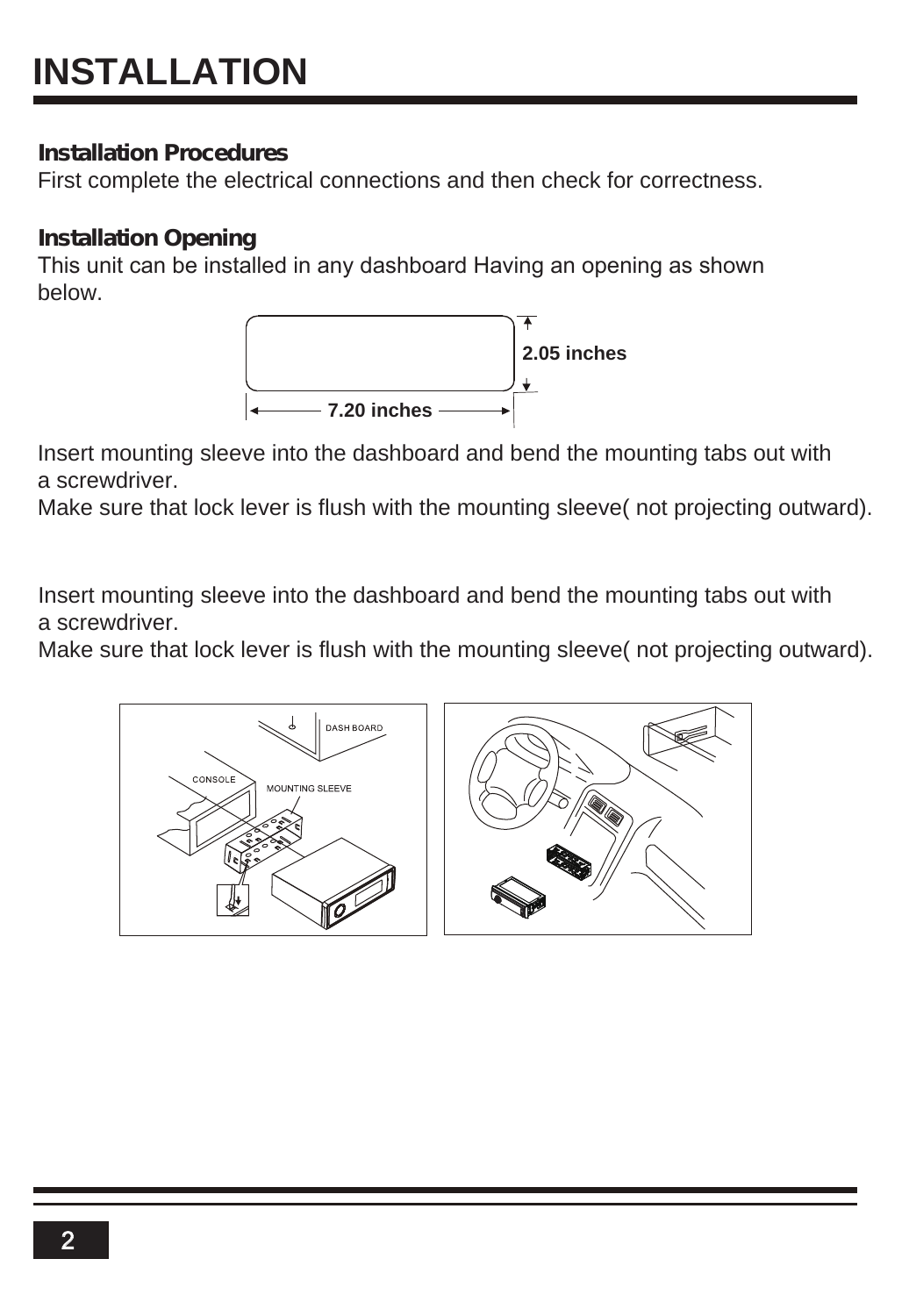# **INSTALLATION(CONT.)**

Connect all wiring harness and slide the head unit into the mounting sleeve until it clicks into place.

## **Wiring Connections**





- Only support speakers of 4 ohms or above.
- The maximum current of the auto antenna is 200mA.
- The equipment shall be protected by the circuit with max. 10 Amperes of the front end of DC source.

## **Uninstall the Main Unit**

- 1. Remove the plastic trim out from the main unit.
- 2. Insert a bracket key into the left and right side of the main unit and draw the unit out of the mounting sleeve.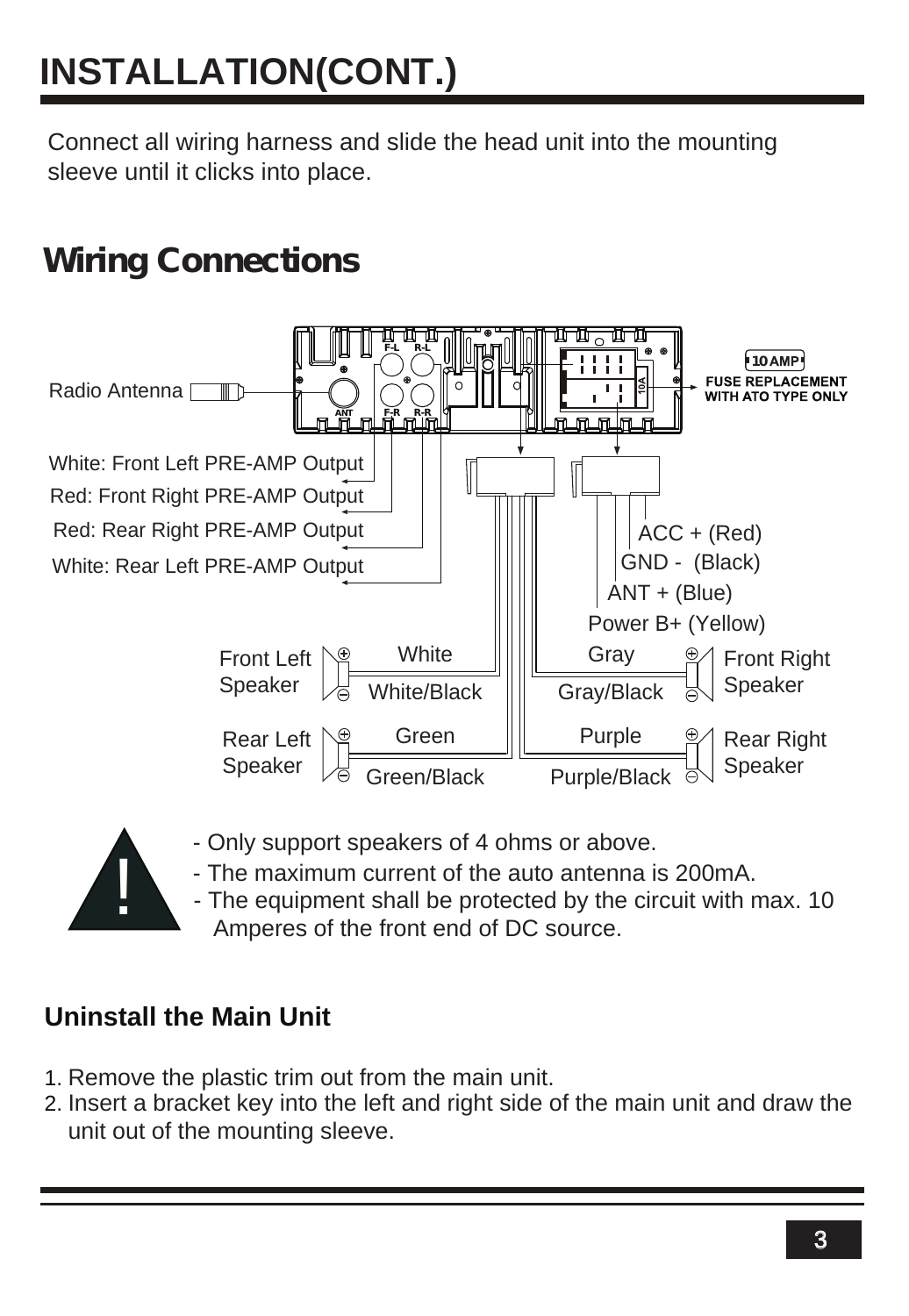## **Overview of The Components**



- 1. (power) / SRC (source) button
- 2. VOL (volume) knob, ર્⊮ર્ (Push-To-Talk) button, SEL (select/menu) button
- 3. BND(BAND) / AMS(automatic store station, automatic music search) and  $\Omega$  (answer call) button
- 4. **►I** (pause/play), Preset station 1 button
- 5. INT (intro), Preset station 2 button
- 6. RPT (repeat), Preset station 3 button
- 7. RDM (random), Preset station 4 button
- 8. -10(previous 10 tracks), previous folder, Preset station 5 button
- 9. +10(next 10 tracks), next folder, Preset station 6 button
- 10. CLK (clock setting), MUTE button, **Q** (end call) button
- 11. H (tune/seek down, previous track, fast reverse) button
- 12. ► (tune/ seek up, next track, fast forward) button
- 13. Hands-free Microphone
- 14. LCD Display
- 15. USB Port
- 16. AUX IN (aux audio input) jack
- 17. Reset button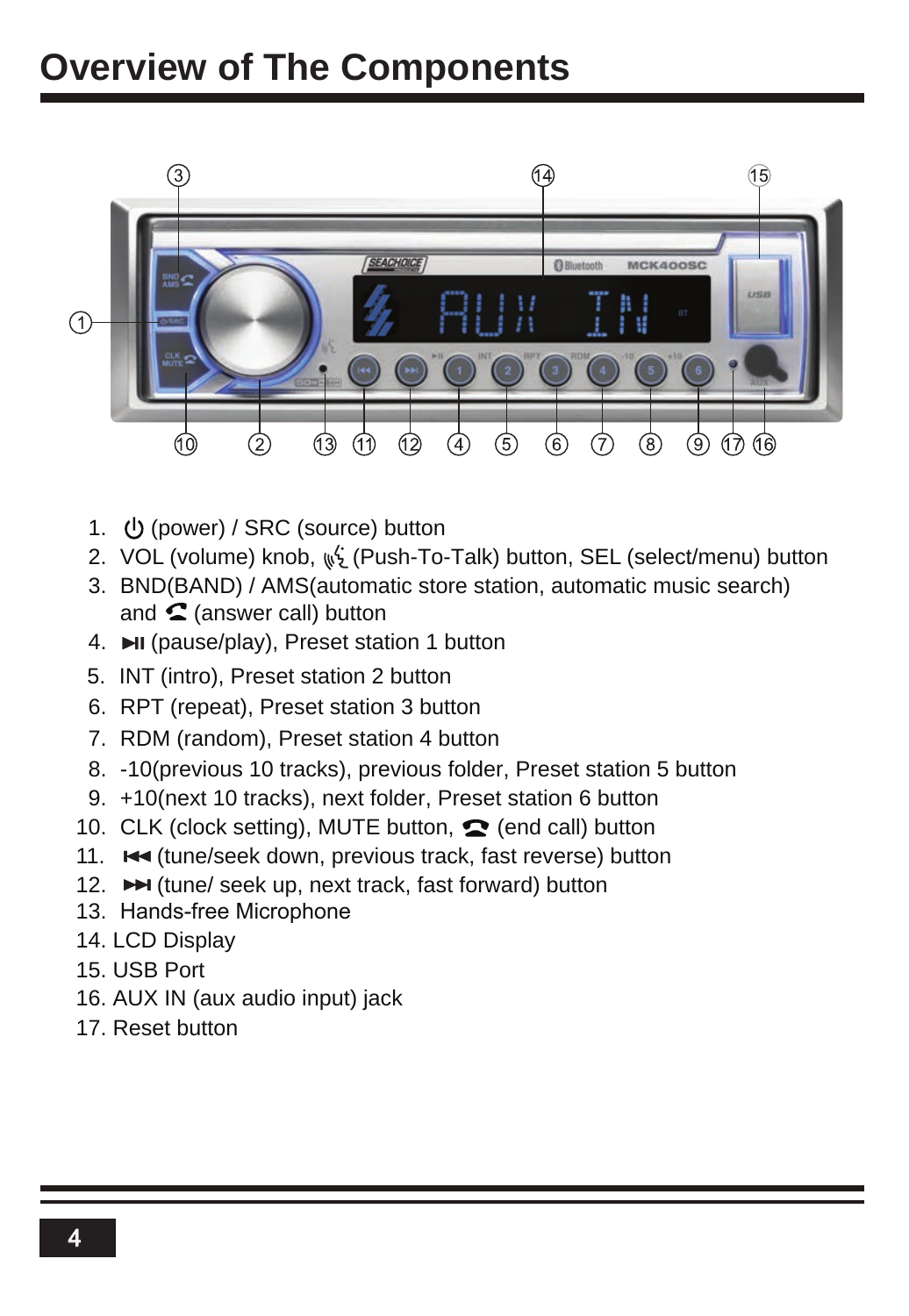## **General Operation**

#### **Turn Unit on/off, Change the Source**

• Press the (<sup>t</sup>) **/SRC** button to turn on the unit. Press and hold the (<sup>t</sup>) **/SRC** button to turn off the unit. • Press the **/SRC** button to select the different modes: Radio, USB(with USB device inserted), AUX-IN (aux audio input) and BT(Bluetooth) modes.

#### **Adjust the volume**

Rotate the volume knob to increase or decrease the volume level.

#### **Push-To-Talk**

Press the  $\mathbb{R}^2$  button (volume knob) to access to smartphones voice assistant capability via Bluetooth.

#### **Adjust Menu Options**

- Press and hold the volume knob to enter into setting menu, then press the volume knob repeatedly to select setting items:
- ILL MID/HI/LOW: This receiver is equipped with 3 brightness settings. Rotate the volume knob to preset the illumination to middle, high or low.
- $-$  BASS/TREBLE:-7, -6,  $\sim$ , 1, 0, +1, $\sim$ , +6, +7
- BALANCE:L7, L6,~, L1, 0, R1,~,R6, R7
- FADER:R7, R6, ~, R1, 0, F1, ~ ,F6, F7
- Loudness: LOUD ON/OFF
- EQ(Equalizer) Setting: OFF, FLAT, CLASSIC, POP, ROCK, JAZZ
- Stereo/Mono: Switches between MONO and STEREO reception mode for radio frequencies.
- DX/LOCAL: Enables or disables the local broadcast mode (LOCAL).
- CLOCK 12/24: Select between 12 hours and 24 hours display. Note: If 12 hour display is selected, AM= Morning; PM= Afternoon
- AREA US/EU: This car radio is equipped the USA / Europe frequency. Rotate the volume knob to switch between USA and Europe frequency. The system will change the frequency setting in about 3 seconds.
- Rotate the volume knob to change values.

#### **Mute On/Off**

In power on mode, briefly press the **MUTE** button to toggle mute on or off.

#### **Setting the Clock**

Press and hold the **CLK** button to display time. Press and hold the **CLK** button again the hours digits start flashing on the display. Set hours by rotating the volume knob. Briefly press the **CLK** button. The minute digits start flashing. Set minutes by rotating the volume knob.

#### **USB Port**

Connect to a USB storage device for audio play, or charging of a mobile phone.

#### **Hands-free Microphone**

To receive your voice when you calling by using this bluetooth handsfree system.

#### **Aux Audio Input Jack**

Connect to the headphone jack on an external device (e.g. a mobile phone or MP3 player) for audio play.

#### **Reset**

Push the RESET button with a thin object with a pointed end to reset the unit.

This function may be used when the LCD does not display normally or sound is distorted, or when any of controls are disabled.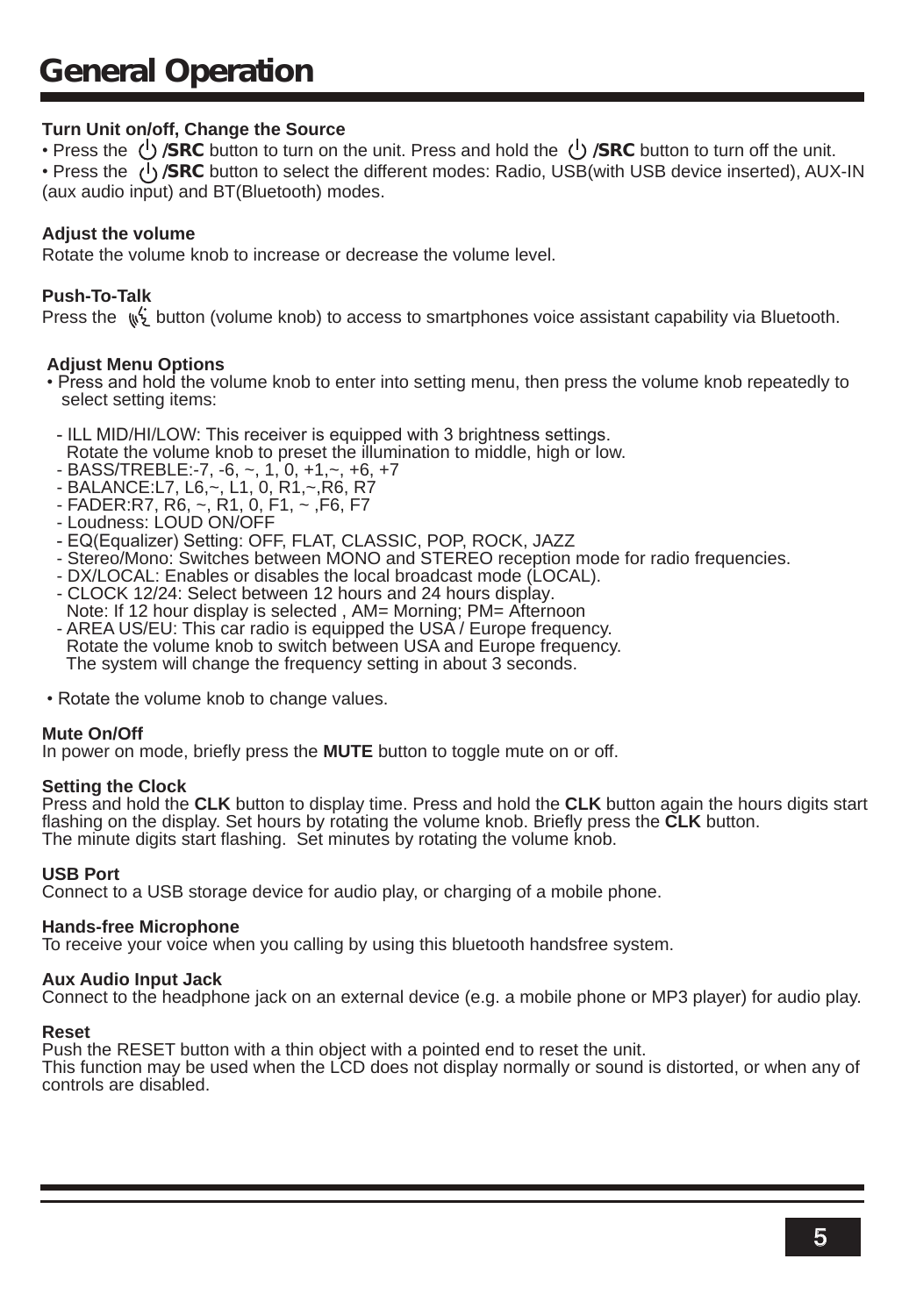#### **Switch Between USA area and Europe area Frequency**

In radio mode, press and hold the **SEL** button (volume knob) to enter audio / function, then press the **SEL** button repeatedly to access the state of the US and EU frequency, then rotate the volume knob to switch between US (USA) and EU(europe) frequency. The system will change the frequency setting in about 3 seconds.

#### **Change Bands**

In radio mode, shortly press the **BND/AMS** button to switch between the FM1(F1), FM2(F2), FM3(F3) and AM1(A1), AM2(A2) bands.

#### **To Store / Recall Preset Stations**

The radio can be stored 6 preset stations for each band (FM1, FM2, FM3, AM1 and AM2) for atotal of 30 preset stations.

#### **- To memorize a station:**

Press and hold the desired preset buttons (1-6) to save a radio station.

#### **- To recall a preset station:**

Briefly press the respective station button (1-6) to recall the corresponding preset station.

#### **Manual Tuning**

In the radio mode:

Press and hold the  $\blacktriangleright$  or  $\blacktriangleright$  button to enter the manual tuning mode.

In manual tuning mode, briefly press the  $\blacktriangleright$  or  $\blacktriangleright$  button to search the next or previous frequency step by step.

#### **Seek Tuning**

In radio mode, press the  $\blacktriangleright$  or  $\blacktriangleright$  dutton, the automatic search will start, it will search upward or downward for the strong signal radio station within the cuttent band. The auto searching will stop until find a station.

#### **Automatic Store Preset station (AMS)**

Press and hold the **BND/AMS** button to store 18 FM stations and 12 AM stations automatically.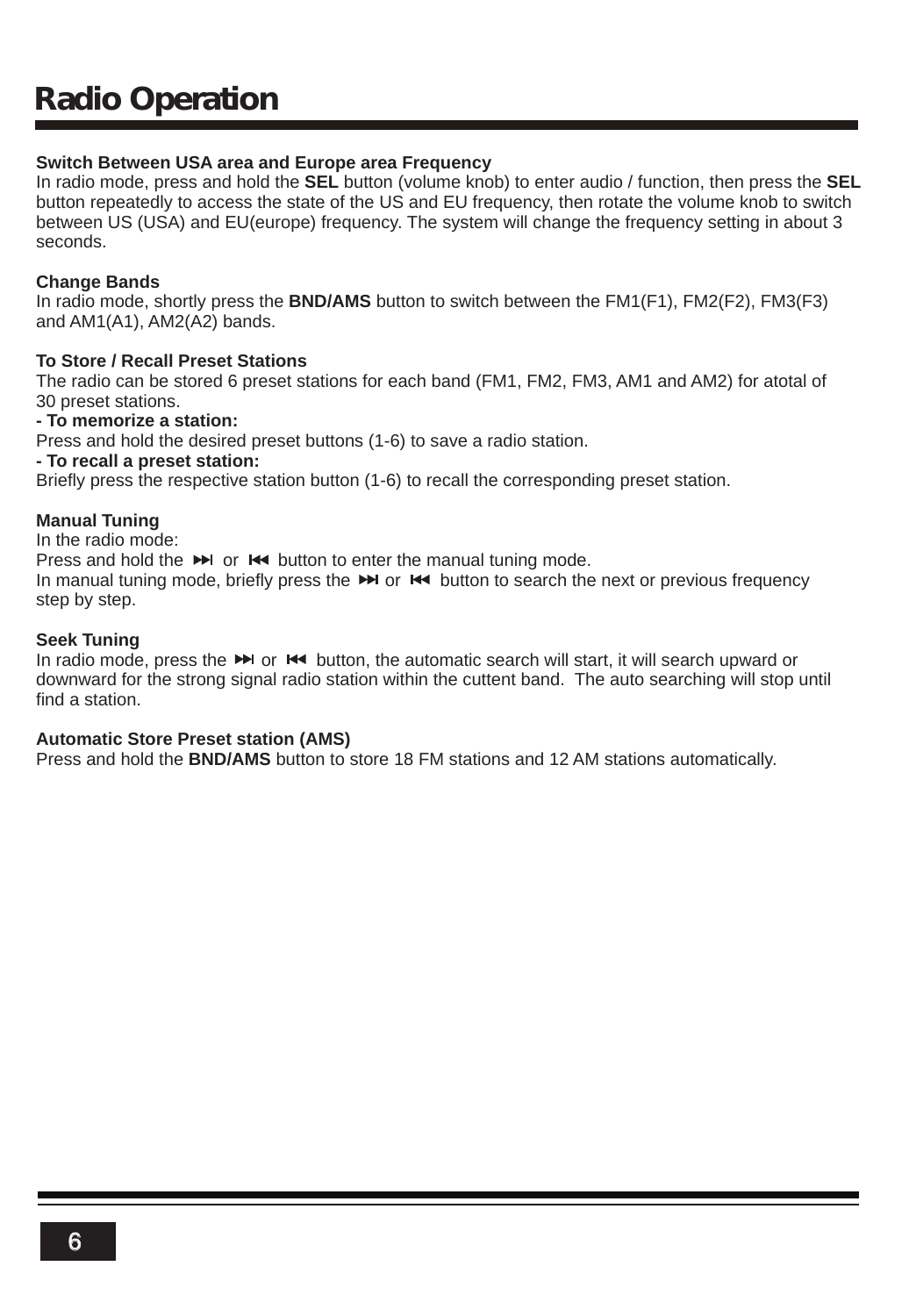# **USB Operation**

Play MP3/WMA music inside a USB stick. Insert the USB stick with MP3/WMA musics into the USB port, it will play automatically.

Note: the USB port also supports charging mobile phone, the maximum charging ability is 5V/1A.

#### **Select Next Track or Previous Track**

In the USB mode, briefly press the  $\blacktriangleright$  or  $\blacktriangleright$  or button to play the the next or previou track.

#### **Fast Forward/Reverse**

Press and hold the  $\blacktriangleright$  or  $\blacktriangleright$  or button to fast forward or reverse a track.

#### **Play / Pause**

Press the  $\blacktriangleright$   $\blacktriangleright$  button to interrupt the playback of a music (pause function). Press this button again to continue the playback.

#### **Introduction Scan**

Press the **INT** button to play the first 10 seconds of each track. Press again to stop the introduction scan, and play the current track.

#### **Repeating the track**

Press the **RPT** button to toggle between RPT ONE (Continuously repeat current track) and RPT FOD (Continuously repeat all tracks in current folder), RPT ALL (Play all track).

#### **Playing all tracks in random**

Press **RDM** once, play all tracks randomly. Press **RDM** once again, exit from random playback.

#### **Track/Folder Navigation**

- Press the **-10/+10** buttons to jump 10 tracks backward or forward. It is required that over 10 tracks be available on the storage medium. - Press and hold the **-10**/**+10** button to select the previous or the next folder. (If there are folders on the storage medium.)

#### **Select the track or file for playback in MP3 format**

a) Press and hold the **BND/AMS** button to enter track search mode.

- b) Rotate the volume knob to select the number of your favorite track with high speed.
- c) When the desired track number appears, confirm your selection by pressing the access the knob.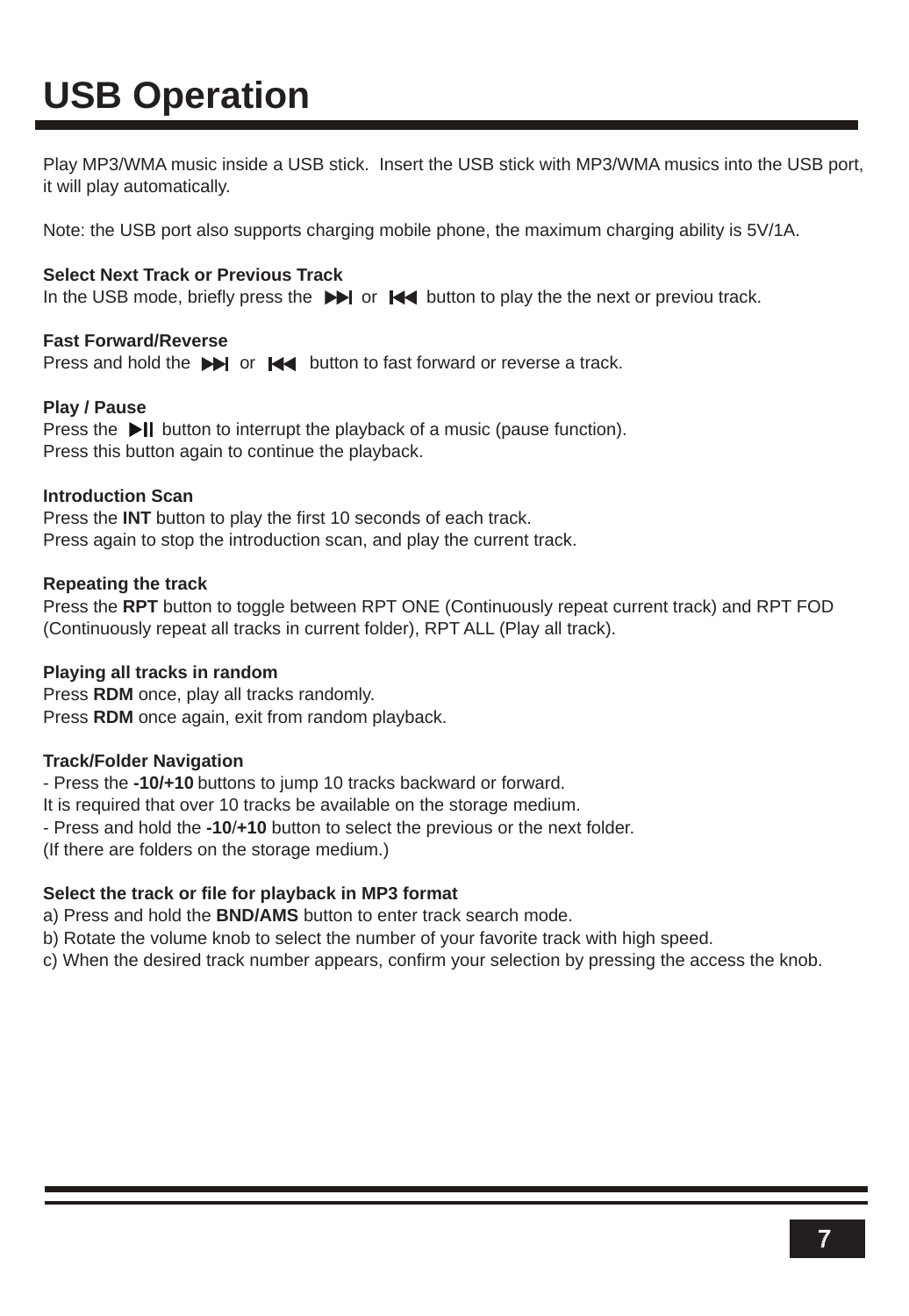# **Aux Audio Operation**

Using this socket, it is possible to hear the sound of other playback devices such as MP3 players, CD players etc. through the car loudspeaker.

- 1. Please connect the external device with a 3.5 mm stereo jack plug to the AUX socket.
- 2. Press the **SRC** button repeatedly until "AUX IN" appears in the display.
- 3. You hear the playback from the external device via the loudspeakers.

You can adjust the volume of the external device to a comfortable level with the volume control of this device.

## **Bluetooth Operation**

#### **Pair and Connect**

Pair the mobile phone with the device before using it.

- 1. In any mode, prior to pairing and connecting, the BT logo is flashing in the LCD indicating that no device is connected. To begin pairing, enable BT mode on your mobile phone.
- 2. When the phone finds the car audio system, the "Seachoice 72101" name will be displayed.
- 3. Choose the "Seachoice 72101" from the device list to pair and connect with the car audio system. Upon confirming, the BT logo will stop flashing.
- 4. When pairing is complete, the mobile phone audio will automatically transfer to the car audio system whenever a call is made or received, or when the mobile phone plays music.

#### **Disconnect or reconnect the bluetooth connection**

Press and hold the  $\heartsuit$  button to disconnect or reconnect the bluetooth connection.

#### **Answer a Call**

- When the mobile phone is called, the incoming telephone number displays on the LCD display.
- $\cdot$  To receive the call, press the  $\leq$  button on the front panel.

#### **Reject or End a Call**

To reject or end the call, press the  $\bullet$  button on the front panel.

#### **Redial Last Dialed Number**

Press the  $\leq$  button on the front panel to redial the last dialed phone number.

#### **Switch Audio Between Car Audio and mobile Phone**

During a call, press the volume knob to switch the audio source from the car audio system back to your mobile phone.

#### **Audio Streaming (A2DP)**

The unit supports A2DP (advanced audio distribution profile) wireless streaming audio from your Bluetooth mobile device directly to your head unit.

You can also control your music from the front panel of the head unit using AVRCP (audio video remote control profile).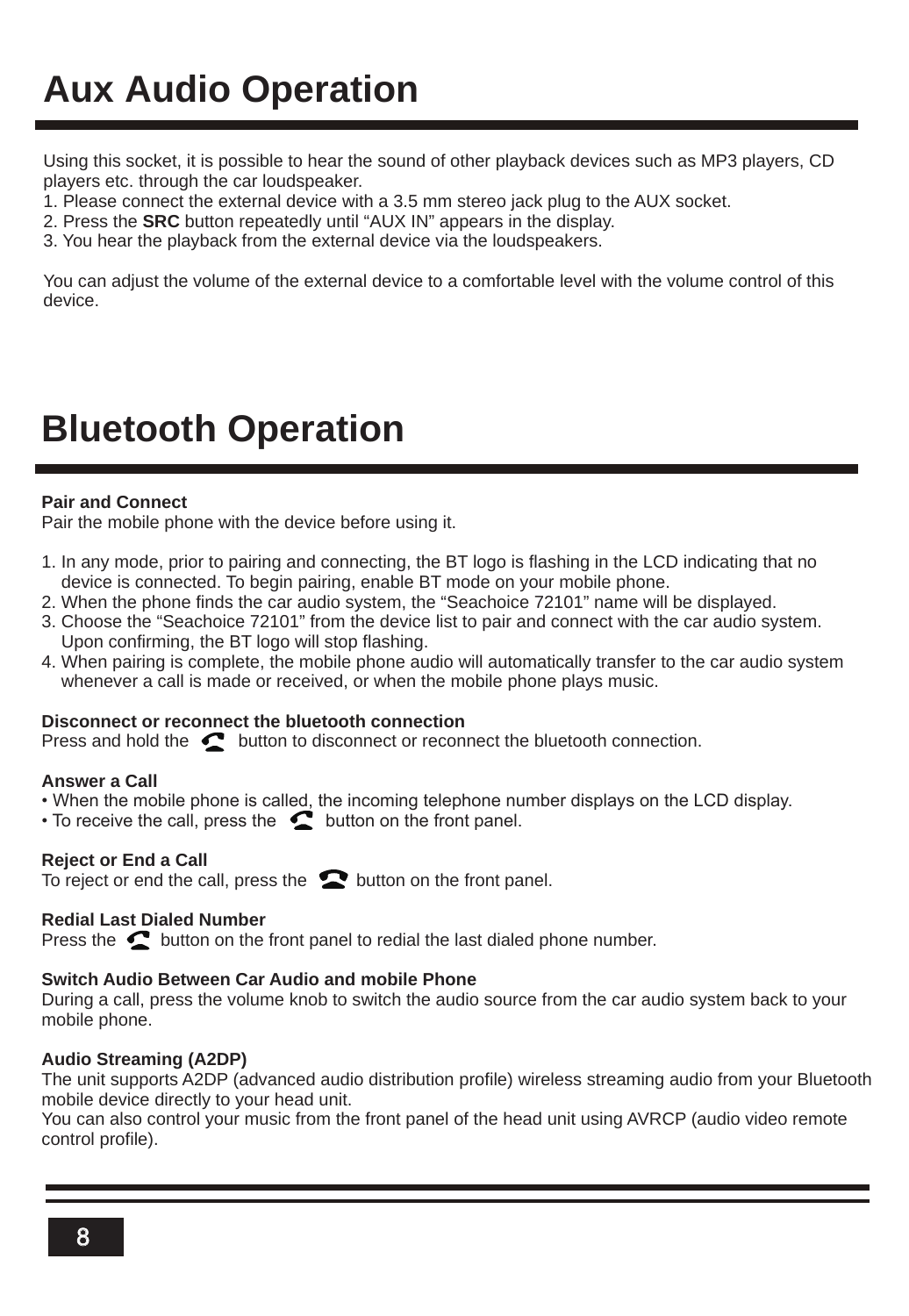- 1. After pairing, connecting and enabling streaming audio from a compatible mobile device, press the **SRC** button to enter BT mode and the "BT AUDIO" will be shown on the LCD display.
- 2. When a mobile device is paired, music played through that device will automatically be heard through the car audio system.
- 3. Press the  $\rightarrow$  or  $H$  button to play the next or previous on the mobile phone.
- 4. Press the  $\blacktriangleright$  button to pause or resume music playback.

#### **Push-To-Talk**

This Push-To-Talk feature allows direct access to Android and IOS smartphones voice assistant capability when user establish the bluetooth connection between user's smartphone and this receiver. Simply connect directly from this receiver via Bluetooth with  $\psi^2$  button (volume knob).

#### **Note:**

- Before using the Push-To-Talk, user must enable the mobile data on user's smartphone.
- To use the navigation feature, switch to the BT Audio source to hear voice commands over your vehicles speakers.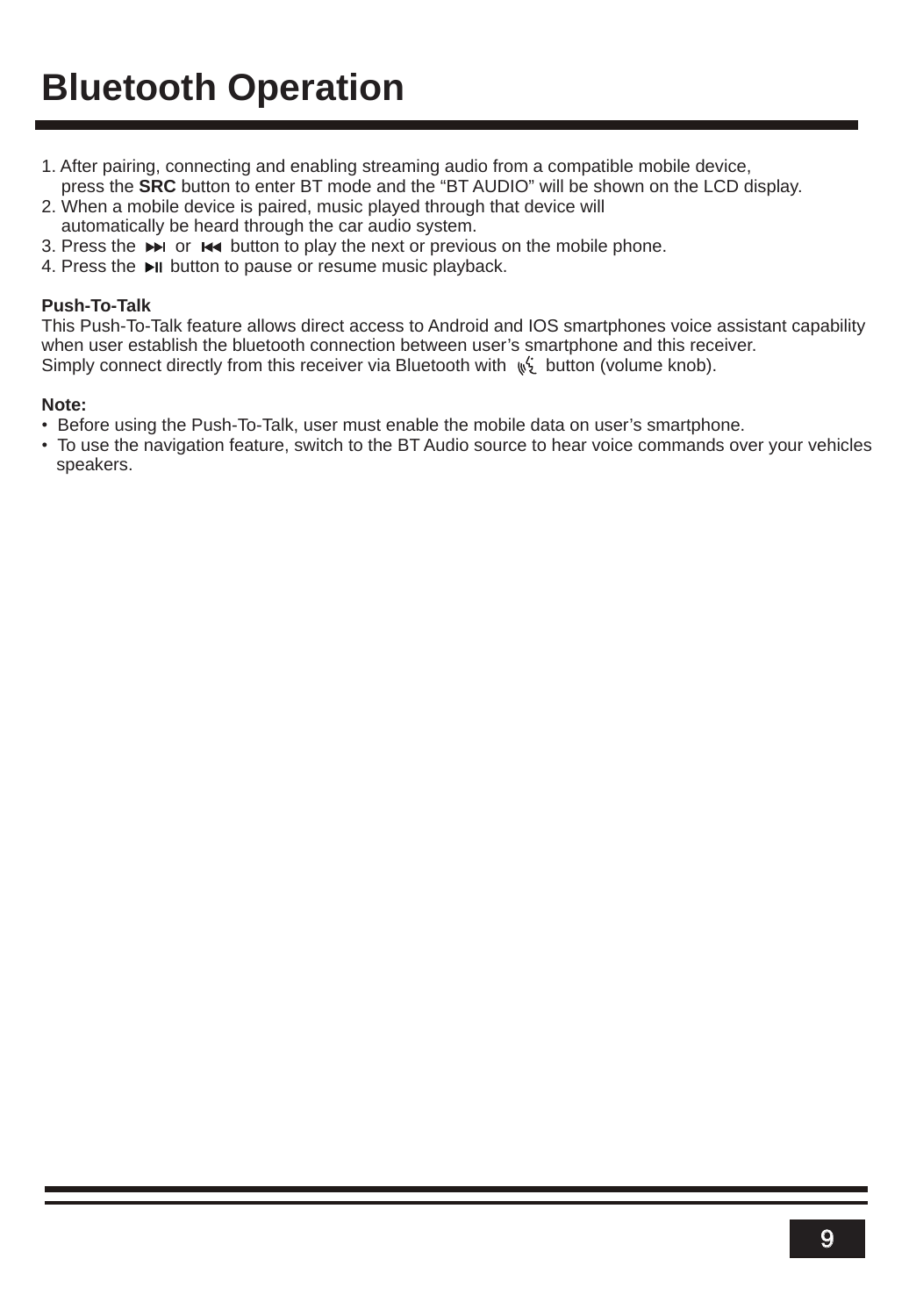# **TROUBLESHOOTING**

If you suspect something is wrong, immediately switch power off. Do not use the unit in abnormal condition, for example without sound, or with smoke or foul smell, can cause fire or electric shock.

Immediately stop using it and call the store where you purchased it. Never try to repair the unit by yourself because it is dangerous to do so.

#### • **General**

- Turn you car's key to ACC or ON. **1) Car's engine switch is not on.**
- Check the connection. **2) Cable is not correctly connected.**
- Replace fuse. **3) Fuse is burnt.**
- **4) Volume is in mute or minimum.**

Check volume or mute on/off, adjust volume to a desired level.

**5) Sound skips.**

The installation angle is more than 30°. Adjust the installation angle less than 30°.

**6) The operation keys do not work.**

The built-in micro- computer is not operating properly due to noise. Press the RESET button to restore the program to zero.

#### • **Radio**

**1) Much noise in broadcasts.**

Station or signal is too weak. Select other stations of stronger signal level.

- Insert the antenna cable firmly into the antenna socket of this car radio. **2) The antenna cable is not connected.**
- **3) Preset station is reset.**

Battery cable is not correctly connected. Connect the battery cable to the terminal that is always live.

#### • **USB**

#### **USB is connecting but no sound**

- a) USB connection is not good.
- Take it out and insert again. b) USB is damaged or no music file inside.

Change to another USB, or record music inside it.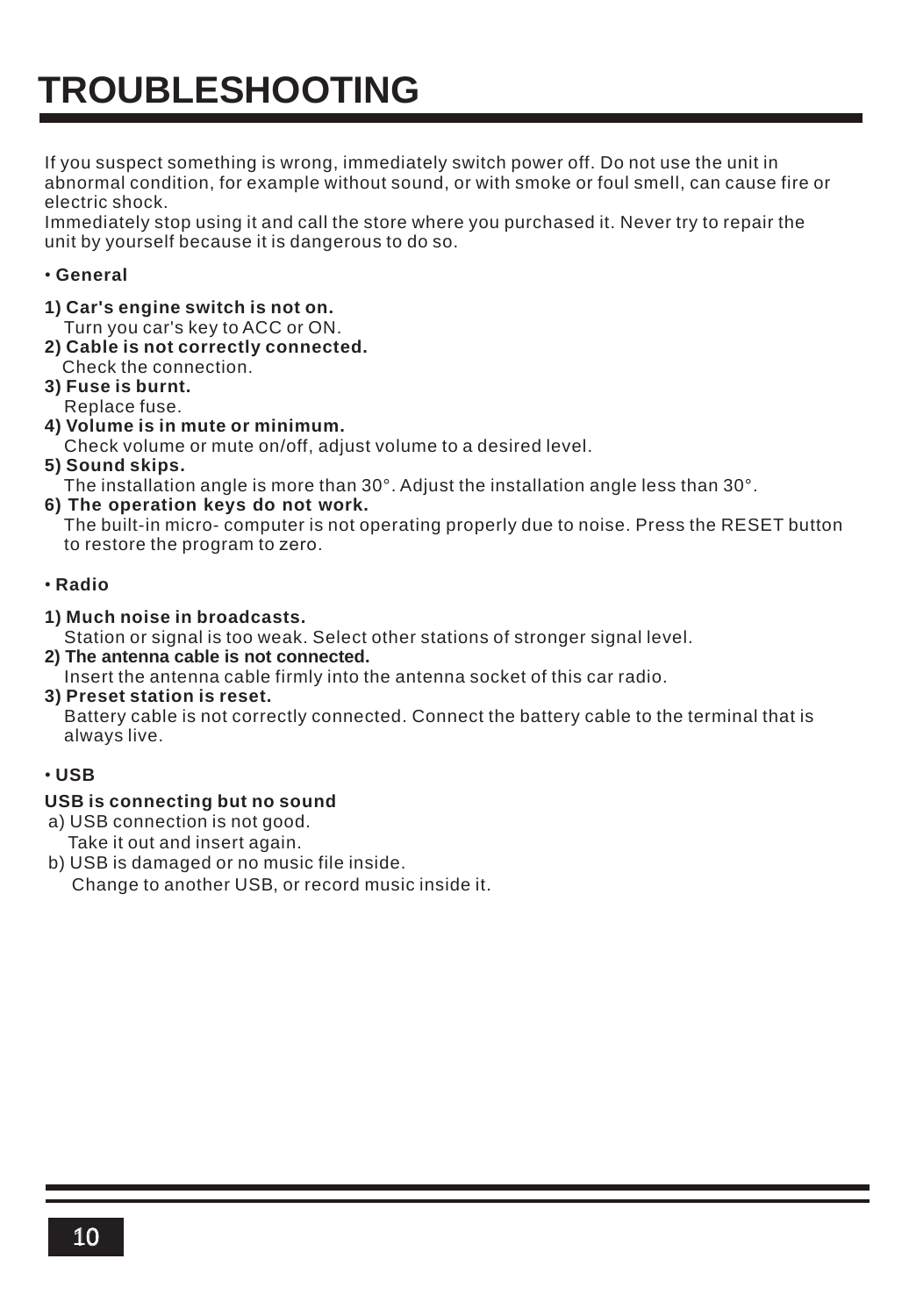# **SPECIFICATIONS**

## **General**

| Power supply Requirement: | <b>DC 12V</b>           |
|---------------------------|-------------------------|
| Maximum power output :    | 50W X 4CH               |
| Speaker impedance :       | 4 - 8 Ohm               |
| Unit Dimensions(WxHxD):   | 7.0 X 2.0 X 4.25 inches |
| Weight:                   | 1.32 Lb (0.6 kg)        |
| Fuse:                     | 10 A                    |

## **RADIO**

### **FM**

| Frequency Range USA / EUROPE: | 87.5 MHz - 107.9 MHz / 87.5 MHz - 108.0MHz |
|-------------------------------|--------------------------------------------|
| Channel step:                 | 200 KHz / 50 KHz                           |

### **AM**

| Frequency Range USA / EUROPE: | 530 KHz - 1710 KHz / 522-1620 KHz |
|-------------------------------|-----------------------------------|
| Channel step:                 | 10 KHz / 9 KHz                    |

### **USB**

## **BT**

BT Profile supports Range of frequency A2DP , AVRCP & HFP 2.4GHz spectrum